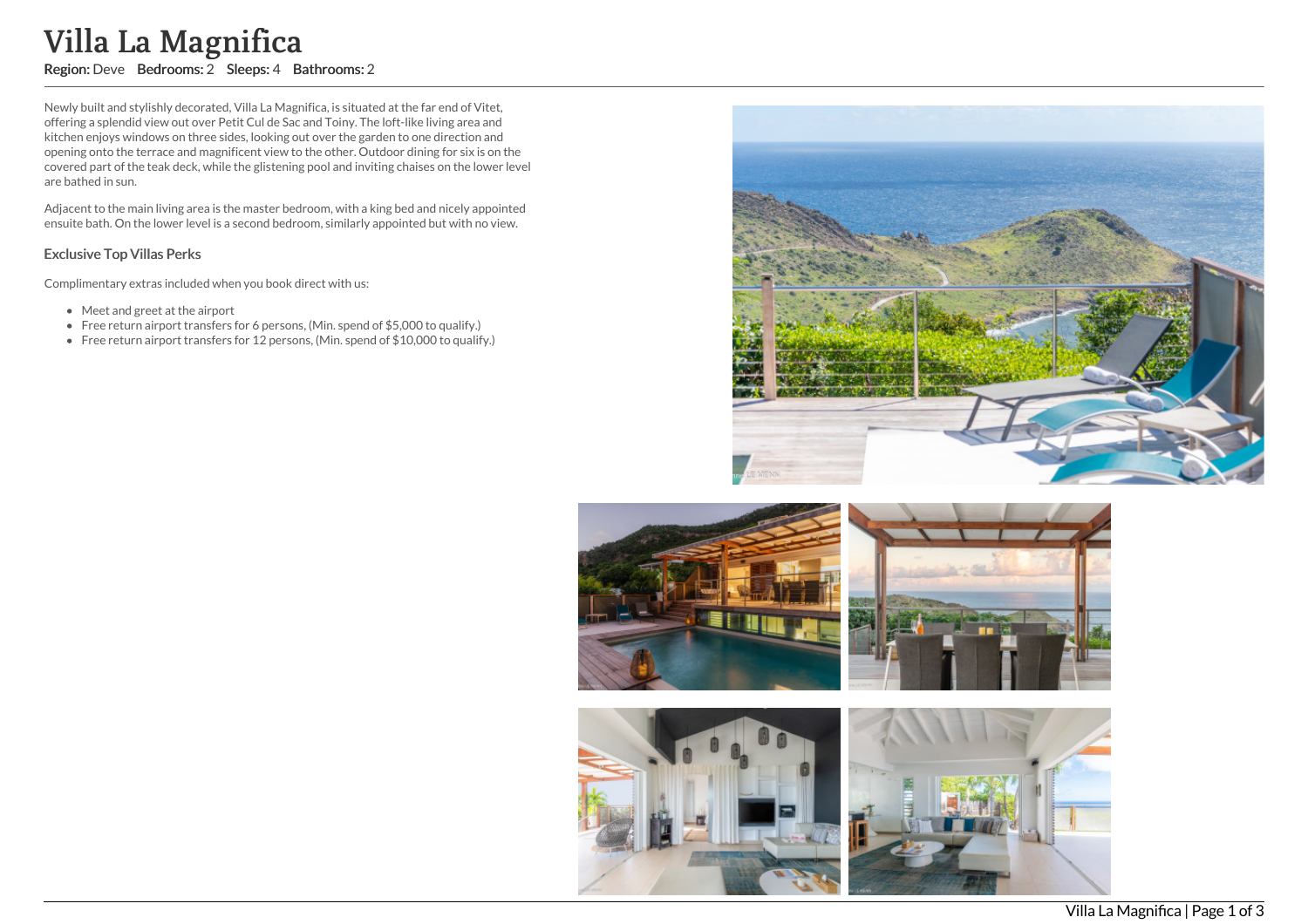

E

圏

 $=$   $\frac{1}{2}$   $\frac{1}{2}$   $\frac{1}{2}$   $\frac{1}{2}$   $\frac{1}{2}$   $\frac{1}{2}$   $\frac{1}{2}$   $\frac{1}{2}$   $\frac{1}{2}$   $\frac{1}{2}$   $\frac{1}{2}$   $\frac{1}{2}$   $\frac{1}{2}$   $\frac{1}{2}$   $\frac{1}{2}$   $\frac{1}{2}$   $\frac{1}{2}$   $\frac{1}{2}$   $\frac{1}{2}$   $\frac{1}{2}$   $\frac{1}{2}$   $\frac{1}{2$ 

**ACCOUNTS**